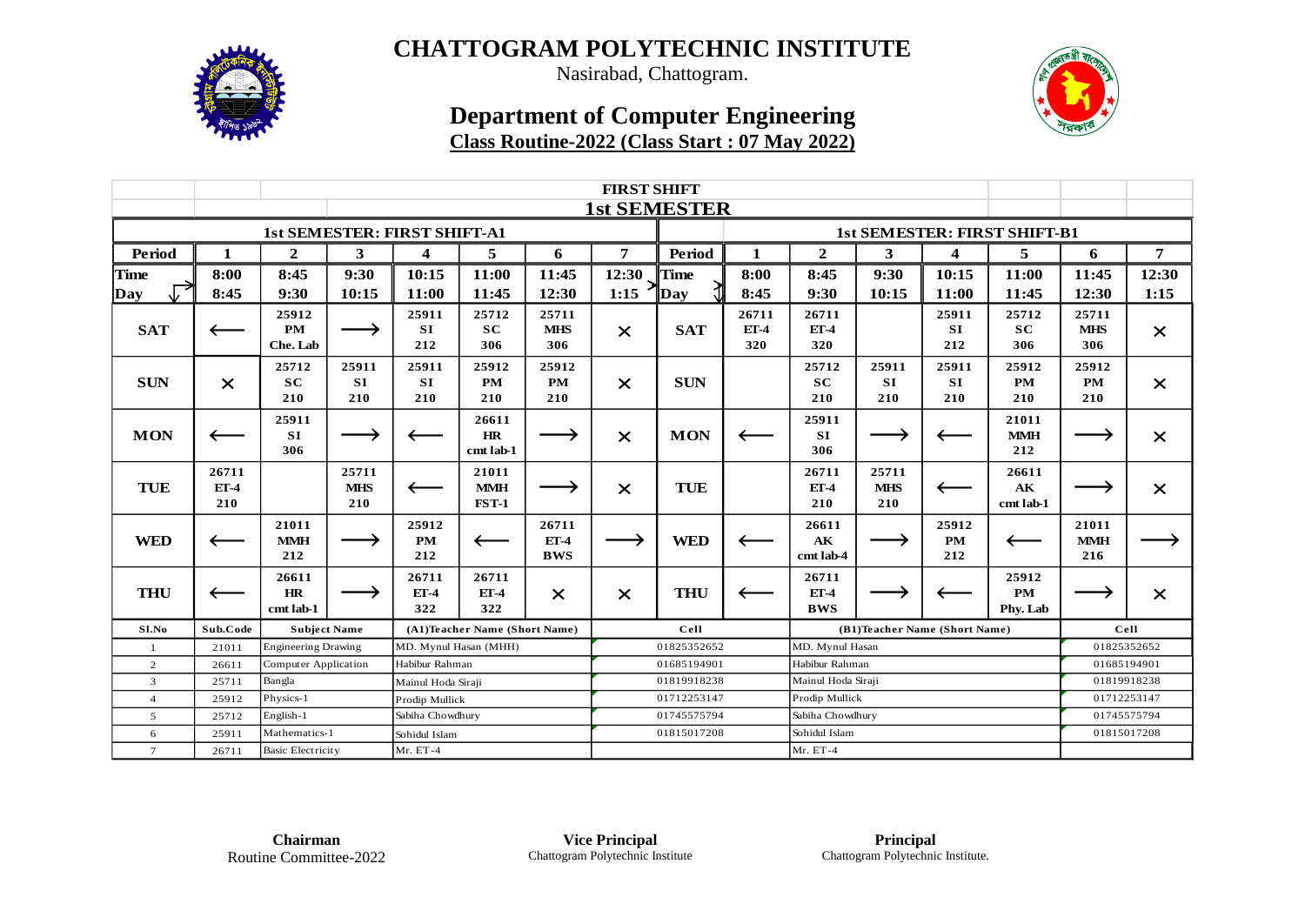

Nasirabad, Chattogram.

## **Department of Computer Engineering Class Routine-2022 (Class Start : 07 May 2022)**



|                    |                                      | <b>FIRST SHIFT</b>                     |                              |                                       |                                  |                                      |               |             |                                      |                                                    |                              |                                       |                                  |                                      |               |
|--------------------|--------------------------------------|----------------------------------------|------------------------------|---------------------------------------|----------------------------------|--------------------------------------|---------------|-------------|--------------------------------------|----------------------------------------------------|------------------------------|---------------------------------------|----------------------------------|--------------------------------------|---------------|
|                    |                                      | 3rd SEMESTER                           |                              |                                       |                                  |                                      |               |             |                                      |                                                    |                              |                                       |                                  |                                      |               |
|                    |                                      |                                        | <b>FIRST SHIFT-A1</b>        |                                       |                                  |                                      |               |             |                                      |                                                    |                              |                                       |                                  |                                      |               |
| <b>Period</b>      | 1                                    | $\overline{2}$                         | 3                            | $\overline{\mathbf{4}}$               | 5                                | 6                                    | 7             |             | 1                                    | $\mathbf{2}$                                       | 3                            | $\overline{\mathbf{4}}$               | 5                                | 6                                    | 7             |
| <b>Time</b><br>Day | 8:00<br>8:45                         | 8:45<br>9:30                           | 9:30<br>10:15                | 10:15<br>11:00                        | 11:00<br>11:45                   | 11:45<br>12:30                       | 12:30<br>1:15 |             | 8:00<br>8:45                         | 8:45<br>9:30                                       | 9:30<br>10:15                | 10:15<br>11:00                        | 11:00<br>11:45                   | 11:45<br>12:30                       | 12:30<br>1:15 |
| <b>SAT</b>         |                                      | 66634<br><b>SSS</b><br>cmt lab-4       |                              | 65913<br><b>AACh</b><br>216           |                                  | 66631<br>HR<br>cmt lab-1             |               |             |                                      | 66633<br>J <sub>B</sub><br>cmt lab-3               |                              | 65913<br><b>AACh</b><br>216           | $\times$                         | $\times$                             | $\times$      |
| <b>SUN</b>         | 65811<br><b>SMN</b><br><b>PS-301</b> | 65931<br>MU<br><b>PS-301</b>           | 65931<br>MU<br><b>PS-301</b> | 65913<br><b>AACh</b><br><b>PS-301</b> | 66631<br><b>HR</b><br>322        | $\times$                             | $\times$      |             | 65811<br><b>SMN</b><br><b>PS-301</b> | 65931<br>MU<br><b>PS-301</b>                       | 65931<br>MU<br><b>PS-301</b> | 65913<br><b>AACh</b><br><b>PS-301</b> |                                  | 66633<br>J <sub>B</sub><br>cmt lab-4 |               |
| <b>MON</b>         |                                      | 65931<br>MU<br>210                     |                              |                                       | 66632<br><b>AKA</b><br>cmt lab-5 |                                      | $\times$      |             |                                      | 65931<br>MU<br>210                                 |                              |                                       | 65913<br><b>AACh</b><br>Phy. Lab |                                      | $\times$      |
| <b>TUE</b>         |                                      | 66634<br><b>SSS</b><br>cmt lab-5       |                              | 65913<br><b>AACh</b><br>212           |                                  | 66633<br>J <sub>B</sub><br>cmt lab-5 |               |             |                                      | 66631<br>HR<br>cmt lab-4                           |                              | 65913<br><b>AACh</b><br>212           |                                  | 66632<br><b>NN</b><br>cmt lab-4      |               |
| <b>WED</b>         | 66631<br>HR<br>210                   | 65811<br><b>SMN</b><br>210             | 65811<br><b>SMN</b><br>210   | 65931<br>MU<br>216                    |                                  | 66633<br>J <sub>B</sub><br>cmt lab-4 |               |             | 66631<br>HR<br>210                   | 65811<br><b>SMN</b><br>210                         | 65811<br><b>SMN</b><br>210   | 65931<br>MU<br>216                    |                                  | 66634<br><b>SSS</b><br>cmt lab-5     |               |
| <b>THU</b>         |                                      | 65913<br><b>AACh</b><br><b>Che Lab</b> |                              |                                       | 66632<br><b>AKA</b><br>cmt lab-1 |                                      | $\times$      |             |                                      | 66632<br><b>NN</b><br>cmt lab-3                    |                              |                                       | 66634<br><b>SSS</b><br>Cad & Cam |                                      | $\times$      |
| Sl.No              | Sub.Code                             | <b>Subject Name</b>                    |                              | (A1)Teacher Name (Short Name)         |                                  |                                      | Cell          |             |                                      | (B1)Teacher Name (Short Name)                      |                              |                                       |                                  | Cell                                 |               |
| -1                 | 66631                                | Programming Essential                  |                              | Habibur Rahman(HR)                    |                                  |                                      | 01685194901   |             | Habibur Rahman(HR)                   |                                                    |                              |                                       | 01685194901                      |                                      |               |
| 2                  | 66632                                | Web Design                             |                              | Abul kalam Azad(AKA)                  |                                  |                                      | 01999051771   |             |                                      | Nahid Naz(NN)                                      |                              |                                       |                                  | 01997192487                          |               |
| 3                  | 66633                                | Graphics Design-2                      |                              | Jeny Biswas(JB)                       |                                  |                                      | 01533195729   |             |                                      | Jeny Biswas(JB)                                    |                              |                                       |                                  | 01533195729                          |               |
| $\overline{4}$     | 66634                                | IT Support-2                           |                              | Sri Swarga Shohan(SSS)                |                                  |                                      | 01887685492   |             |                                      | Sri Swarga Shohan                                  |                              |                                       |                                  | 01887685492                          |               |
| 5                  | 65931                                | Mathematics-3                          |                              | Miftha Uddin(MU)                      |                                  |                                      |               |             | Miftha Uddin(MU)                     |                                                    |                              |                                       |                                  |                                      |               |
| 6                  | 65913                                | Chemistry                              |                              | Ahmed Asraf Ch.(AACh)                 |                                  |                                      |               |             |                                      | Ahmed Asraf Ch.(AACh)<br>Sayed Mohammad Numan(SMN) |                              |                                       |                                  |                                      |               |
| $\tau$             | 65811                                | Social Science                         |                              | Sayed Mohammad Numan(SMN)             |                                  |                                      |               | 01819837475 |                                      |                                                    |                              | 01819837475                           |                                  |                                      |               |

**Chairman** Routine Committee-2022

**Vice Principal** Chattogram Polytechnic Institute

**Principal** Chattogram Polytechnic Institute.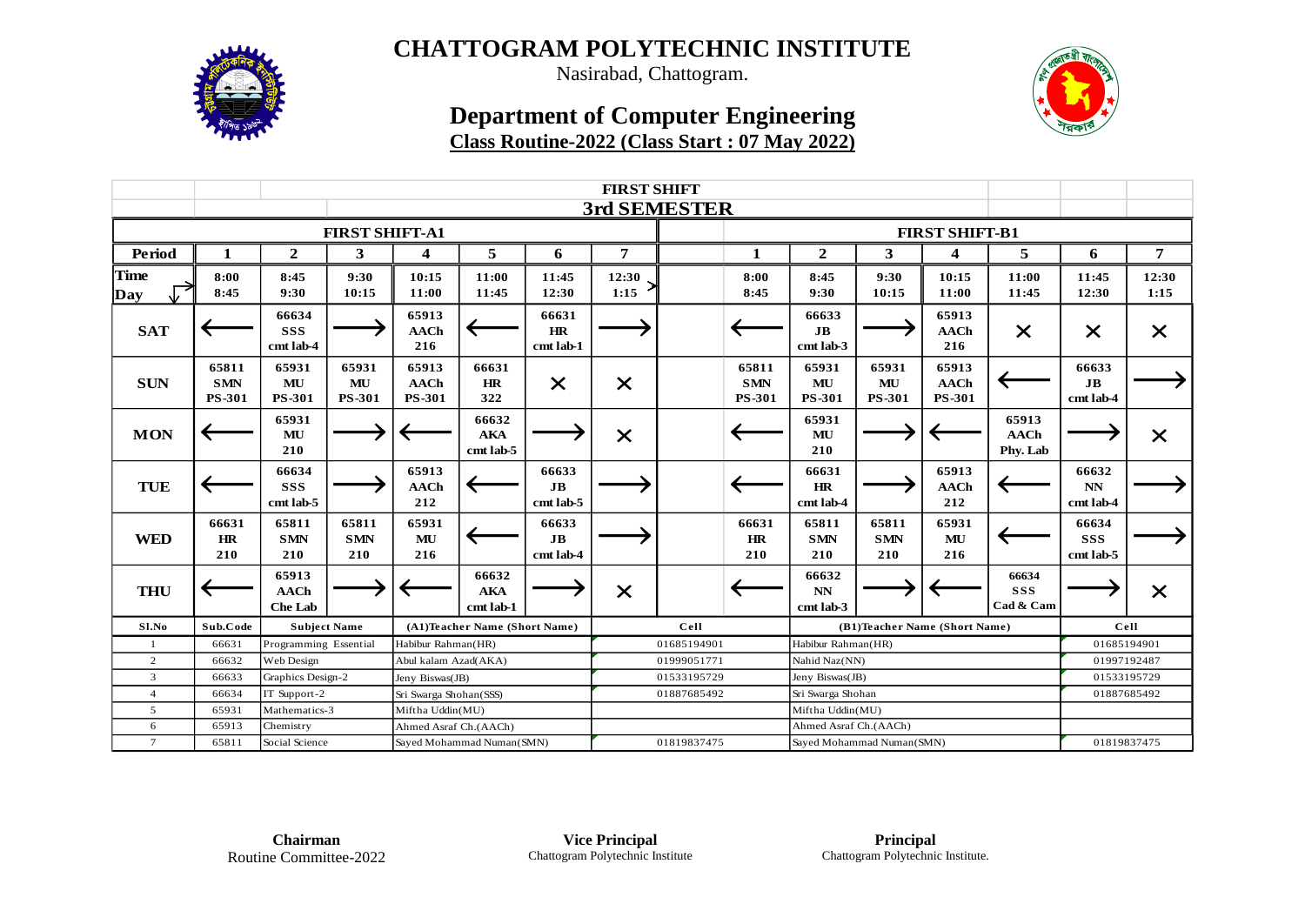

Nasirabad, Chattogram.

## **Department of Computer Engineering**



# **Class Routine-2022 (Class Start : 07 May 2022)**

|                       | <b>FIRST SHIFT</b> |                                  |                            |                               |                                     |                                    |                                     |  |      |                                             |       |                                  |                                  |                                             |                          |
|-----------------------|--------------------|----------------------------------|----------------------------|-------------------------------|-------------------------------------|------------------------------------|-------------------------------------|--|------|---------------------------------------------|-------|----------------------------------|----------------------------------|---------------------------------------------|--------------------------|
|                       |                    |                                  |                            |                               |                                     |                                    | <b>5th SEMESTER</b>                 |  |      |                                             |       |                                  |                                  |                                             |                          |
| <b>FIRST SHIFT-A1</b> |                    |                                  |                            |                               |                                     |                                    |                                     |  |      |                                             |       |                                  |                                  |                                             |                          |
| Period                | 1                  | $\overline{2}$                   | 3                          | 4                             | 5                                   | 6                                  | 7                                   |  | 1    | $\mathbf{2}$                                | 3     | $\overline{\mathbf{4}}$          | 5                                | 6                                           | $\overline{7}$           |
| <b>Time</b>           | 8:00               | 8:45                             | 9:30                       | 10:15                         | 11:00                               | 11:45                              | 12:30                               |  | 8:00 | 8:45                                        | 9:30  | 10:15                            | 11:00                            | 11:45                                       | 12:30                    |
| Day                   | 8:45               | 9:30                             | 10:15                      | 11:00                         | 11:45                               | 12:30                              | 1:15                                |  | 8:45 | 9:30                                        | 10:15 | 11:00                            | 11:45                            | 12:30                                       | 1:15                     |
| <b>SAT</b>            |                    | 65851<br><b>PKB</b><br>324       |                            | 66653<br>HR<br>316            |                                     | 66652<br>$\mathbf{R}$<br>cmt lab-5 |                                     |  |      | 65851<br><b>PKB</b><br>324                  |       | 68546<br><b>Sia</b><br>cmt lab-4 |                                  | 66656<br><b>SS</b><br>cmt lab-4             |                          |
| <b>SUN</b>            |                    | 66651<br>$\bf NN$<br>cmt lab-2   |                            | 65851<br><b>PKB</b><br>306    |                                     | 66656<br><b>SS</b><br>cmt lab-1    |                                     |  |      | 66653<br><b>HR</b><br>cmt lab-4             |       | 65851<br><b>PKB</b><br>306       |                                  | 66652<br>$\mathbf{R}$ <b>B</b><br>cmt lab-5 |                          |
| <b>MON</b>            |                    | 66653<br>HR<br>cmt lab-4         |                            | 66651<br>NN<br>cmt lab-4      |                                     | 68546<br><b>Sia</b><br>cmt lab-4   |                                     |  |      | 66651<br>NN<br>cmt lab-1                    |       |                                  | 66654<br><b>MCh</b><br>cmt lab-2 |                                             | $\times$                 |
| TUE                   | $\times$           | 66651<br>$\bf NN$<br>320         | 68546<br><b>Sia</b><br>320 |                               | 66654<br><b>MCh</b><br>cmt lab-2    |                                    | 66652<br>$\mathbf{RB}$<br>cmt lab-2 |  |      | 66654<br><b>MCh</b><br>cmt lab-3            |       | 66653<br>HR<br>320               | 66653<br>HR<br>320               | 68546<br>Sia<br>320                         | $\times$                 |
| <b>WED</b>            |                    | 66654<br><b>MCh</b><br>cmt lab-2 |                            | 68546<br>Sia<br>320           | 65851<br><b>PKB</b><br>324          | 66653<br>HR<br>322                 | 66653<br>HR<br>322                  |  |      | 68546<br>Sia<br>cmt lab-4                   |       | 66653<br>HR<br>323               | 65851<br><b>PKB</b><br>324       | 66651<br>$\mathbf{N}\mathbf{N}$<br>323      | 66652<br>$\bf RB$<br>323 |
| <b>THU</b>            |                    | 66656<br><b>SS</b><br>cmt lab-4  |                            |                               | 66652<br>$\mathbf{RB}$<br>cmt lab-5 |                                    | $\times$                            |  |      | 66652<br>$\mathbf{R}$ <b>B</b><br>cmt lab-5 |       | 66651<br><b>NN</b><br>cmt lab-4  |                                  | 66656<br><b>SS</b><br>cmt lab-4             |                          |
| Sl.No                 | Sub.Code           |                                  | <b>Subject Name</b>        | (A1)Teacher Name (Short Name) |                                     |                                    | Cell                                |  |      | (B1)Teacher Name (Short Name)               |       |                                  |                                  | Cell                                        |                          |
| $\mathbf{1}$          | 66651              | Programming in Java              |                            | Nahid Naz(NN)                 |                                     |                                    | 01997192487                         |  |      | Nahid Naz(NN)                               |       |                                  |                                  | 01997192487                                 |                          |
| 2                     | 68546              | Operating System                 |                            | Simu Akter(Sia)               |                                     |                                    | 01791770969                         |  |      | Simu Akter(Sia)                             |       |                                  |                                  | 01791770969                                 |                          |
| $\overline{3}$        | 66652              | Surveillance Security            |                            | Rupak barua(RB)               |                                     |                                    | 01731570754                         |  |      | Rupak barua(RB)                             |       |                                  |                                  | 01731570754                                 |                          |
| $\overline{4}$        | 66654              | Web Development                  |                            | Monayem Chowduary(MCh)        |                                     |                                    | 01823949999                         |  |      | Monayem Chowduary                           |       |                                  |                                  | 01823949999                                 |                          |
| 5                     | 66653              | Sequential Logic System          |                            | Habibur Rahman(HR)            |                                     |                                    | 01685194901                         |  |      | Habibur Rahman(HR)                          |       |                                  |                                  | 01685194901                                 |                          |
| 6                     | 66656              | PCB Design & Circuit Maki        |                            | Sadia Sultana(SS)             |                                     |                                    | 01887634663                         |  |      | Sadia Sultana(SS)                           |       |                                  |                                  | 01887634663                                 |                          |
| $\tau$                | 65851              | <b>Account Theory</b>            |                            | <b>PKB</b>                    |                                     |                                    |                                     |  |      | <b>PKB</b>                                  |       |                                  |                                  |                                             |                          |